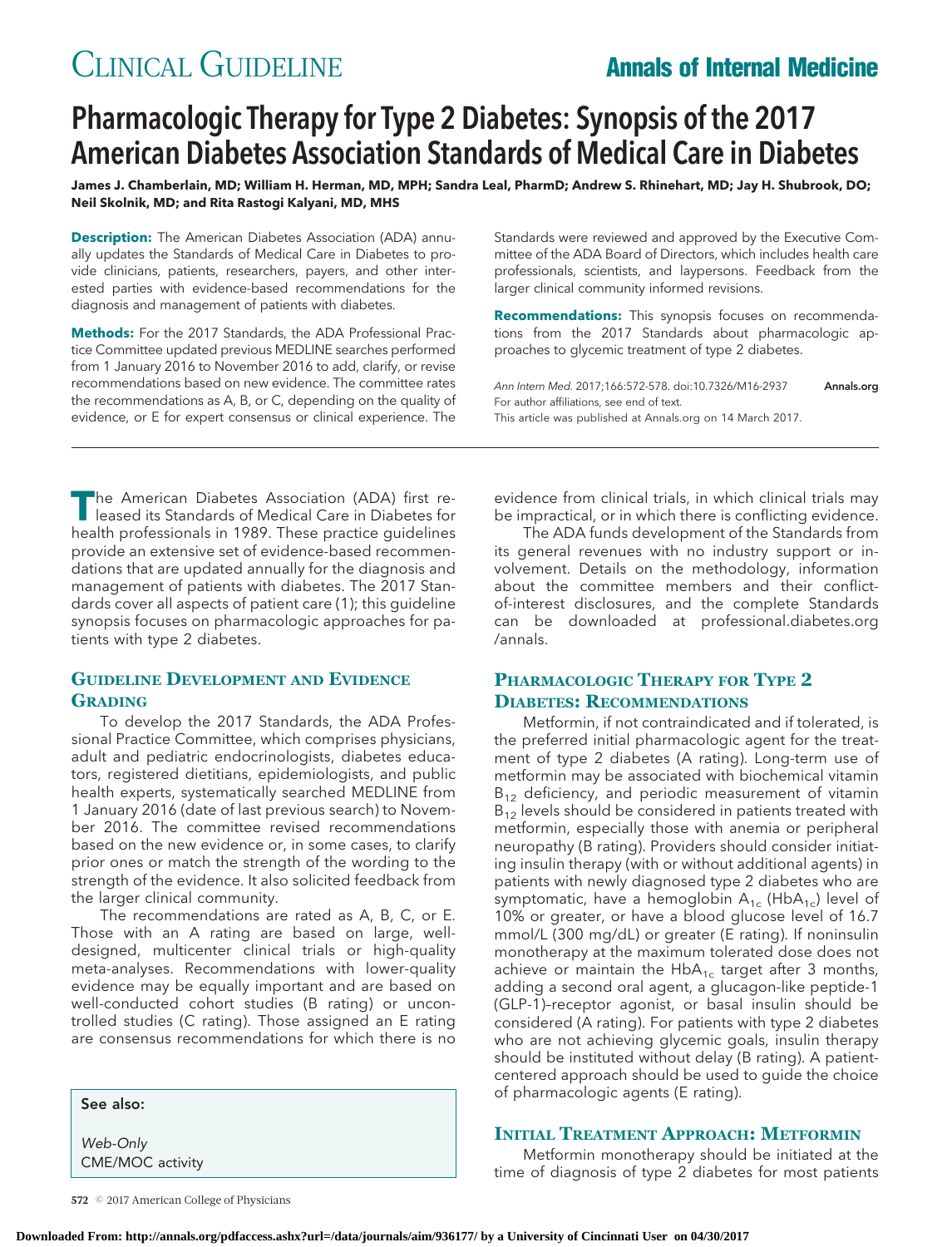| <b>Class</b>                              | Compound                              | <b>Dosage Strength/Product</b><br>(If Applicable)                                        | <b>Median AWP</b><br>(Range), \$ <sup>+</sup>                                              | <b>Maximum Approved</b><br><b>Daily Dose‡</b>                                         |
|-------------------------------------------|---------------------------------------|------------------------------------------------------------------------------------------|--------------------------------------------------------------------------------------------|---------------------------------------------------------------------------------------|
| <b>Biguanides</b>                         | Metformin                             | 500 mg (IR)<br>850 mg (IR)<br>1000 mg (IR)<br>500 mg (ER)<br>750 mg (ER)<br>1000 mg (ER) | $84(5-94)$<br>$108(5-108)$<br>$86(4-87)$<br>90 (82-6672)<br>72 (65-92)<br>1028 (1010-7213) | 2000 mg<br>2550 mg<br>2000 mg<br>2000 mg<br>1500 mg<br>2000 mg                        |
| Sulfonylureas (second generation)         | Glyburide<br>Glipizide<br>Glimepiride | 5 <sub>mg</sub><br>6 mg (micronized)<br>10 mg $(IR)$<br>10 mg $(XL)$<br>4 mg             | 94 (64-103)<br>$50(48-71)$<br>74 (67-97)<br>97<br>74 (71-198)                              | 20 <sub>mg</sub><br>12 mg (micronized)<br>40 mg (IR)<br>20 mg (XL)<br>8 <sub>mg</sub> |
| Meglitinides (glinides)                   | Repaglinide                           | 2 <sub>mg</sub>                                                                          | 799 (163-878)                                                                              | 16 mg                                                                                 |
|                                           | Nateglinide                           | 120 mg                                                                                   | 156                                                                                        | 360 mg                                                                                |
| Thiazolidinediones                        | Pioglitazone                          | 45 mg                                                                                    | 349 (348-349)                                                                              | 45 mg                                                                                 |
|                                           | Rosiglitazone                         | 4 mg                                                                                     | 355                                                                                        | 8 <sub>mg</sub>                                                                       |
| $\alpha$ -Glucosidase inhibitors          | Acarbose                              | 100 mg                                                                                   | 104 (104-105)                                                                              | 300 mg                                                                                |
|                                           | Miglitol                              | 100 mg                                                                                   | 241                                                                                        | 300 mg                                                                                |
| Dipeptidyl peptidase-4 inhibitors         | Sitagliptin                           | $100 \text{ mg}$                                                                         | 436                                                                                        | $100 \text{ ma}$                                                                      |
|                                           | Saxagliptin                           | 5 <sub>mg</sub>                                                                          | 436                                                                                        | 5 <sub>mg</sub>                                                                       |
|                                           | Linagliptin                           | 5 mg                                                                                     | 428                                                                                        | 5 <sub>mq</sub>                                                                       |
|                                           | Alogliptin                            | 25 <sub>mg</sub>                                                                         | 436                                                                                        | 25 <sub>mg</sub>                                                                      |
| Bile acid sequestrant                     | Colesevelam                           | 625 mg tabs<br>1.875 g suspension                                                        | 679<br>1357                                                                                | 3.75q<br>3.75q                                                                        |
| Dopamine-2 agonists                       | Bromocriptine                         | 0.8 <sub>mg</sub>                                                                        | 719                                                                                        | 4.8 mg                                                                                |
| Sodium-qlucose cotransporter 2 inhibitors | Canagliflozin                         | 300 mg                                                                                   | 470                                                                                        | 300 mg                                                                                |
|                                           | Dapagliflozin                         | 10 <sub>mg</sub>                                                                         | 470                                                                                        | 10 <sub>mg</sub>                                                                      |
|                                           | Empagliflozin                         | 25 <sub>mg</sub>                                                                         | 470                                                                                        | 25 <sub>mg</sub>                                                                      |
| Glucagon-like peptide-1-receptor agonists | Exenatide                             | $10 \mu g$ pen                                                                           | 729                                                                                        | 20 <sub>mg</sub>                                                                      |
|                                           | Exenatide (ER)                        | 2 mg powder for suspension or pen                                                        | 692                                                                                        | $2 \text{ mg}$                                                                        |
|                                           | Liraglutide                           | 18 mg per 3 µL pen                                                                       | 831                                                                                        | $1.8 \mu g$                                                                           |
|                                           | Albiglutide                           | 50 mg pen                                                                                | 527                                                                                        | $50 \text{ mg}$                                                                       |
|                                           | Dulaglutide                           | 1.5 mg per 0.5 mL pen                                                                    | 690                                                                                        | $1.5 \text{ mg}$                                                                      |
| Amylin mimetics                           | Pramlintide                           | $120 \mu q$ pen                                                                          | 2124                                                                                       | 120 µg per injection                                                                  |

*Table 1.* Median Monthly Cost of Maximum Approved Daily Dose of Noninsulin Glucose-Lowering Agents in the United States\*

AWP = average wholesale price; ER = extended release; IR = immediate release; XL = extended release.

\* Adapted from reference 9 and the American Diabetes Association.

† Calculated for 30-d supply (AWP unit price × number of doses required to provide maximum approved daily dose × 30 d); median AWP listed alone when only 1 product and/or price.

‡ Used to calculate median AWP (range); generic prices used if available commercially.

§ Administered once weekly. -- AWP calculated based on 120 μg 3 times daily.

unless there are contraindications. It is effective, safe, and inexpensive and may reduce the risk for cardiovascular events and death (2). A large meta-analysis (3) supports the use of metformin monotherapy as first-line therapy. It may be safely used in patients with an estimated glomerular filtration rate as low as 30 mL/min/ 1.73  $m^2$  (4); the U.S. label of metformin was recently revised to reflect its safety in patients with an estimated glomerular filtration rate of 30 mL/min/1.73  $m^2$  or greater (5).

Gastrointestinal side effects are common in patients receiving metformin. In the authors' experience, these side effects can be reduced if metformin monotherapy is started at a dose of 500 mg once or twice daily with food and titrated gradually to the maximum effective dose (2 g/d). Patients should be advised to stop taking their medication if they experience nausea, vomiting, or dehydration.

The Diabetes Prevention Program Outcomes Study found that long-term users of metformin may develop vitamin  $B_{12}$  deficiency. Periodic testing of vitamin  $B_{12}$ levels should be considered in metformin users, especially those with anemia or peripheral neuropathy (6).

# **USING PHARMACOTHERAPIES OTHER THAN OR IN ADDITION TO METFORMIN**

If the patient does not tolerate or has a contraindication to metformin, another option should be considered. The ADA/European Association for the Study of Diabetes position statement (7) recommends a patientcentered approach, including assessment of efficacy, hypoglycemia risk, effect on weight, side effects, cost, and patient preferences. A table detailing characteristics of all available glucose-lowering agents in the United States that may guide individualized treatment choices is available in section 8 of the Standards (8). Tables 1 and 2 depict the costs of antihyperglycemic agents that were extracted from the Red Book (9). With so many choices, patients and providers should be able to find a mutually agreeable treatment option.

For patients with an  $HbA_{1c}$  level of 9% or greater who are not acutely symptomatic, initiation of dual combination therapy (Figure 1) should be considered to more quickly achieve the target HbA<sub>1c</sub> level. If the patient has a random glucose level of 16.7 mmol/L (300 mg/dL) or greater or an  $HbA_{1c}$  level of 10% or greater and has acute symptoms of polyuria, polydipsia, or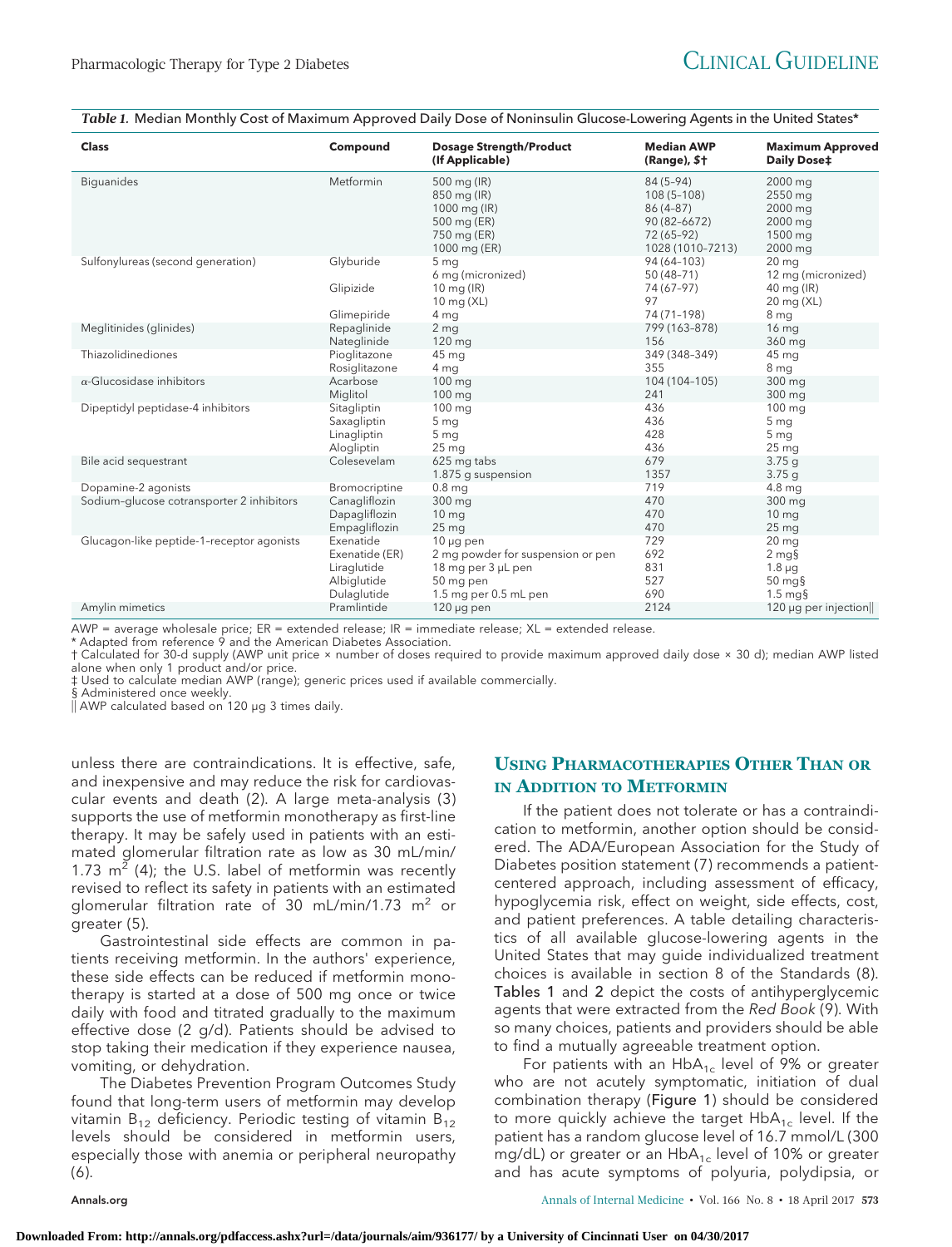*Table 2.* Median Cost of Insulins in the United States, Calculated as the AWP per 1000 Units of Specified Dosage Form/Product\*

| <b>Compounds</b>                             | Dosage Form/<br>Product                                                            | <b>Median AWP</b><br><b>Package Price</b><br>(Range), \$ <sup>+</sup> |
|----------------------------------------------|------------------------------------------------------------------------------------|-----------------------------------------------------------------------|
| <b>Rapid-acting analogues</b>                |                                                                                    |                                                                       |
| Lispro                                       | U-100 vial<br>U-100 3 mL cartridges<br>U-100 prefilled pen;<br>U-200 prefilled pen | 306<br>306 (306-379)<br>394                                           |
| Aspart                                       | U-100 vial<br>U-100 3 mL cartridges<br>U-100 prefilled pen                         | 306<br>380<br>395                                                     |
| Glulisine                                    | U-100 vial<br>U-100 prefilled pen                                                  | 283<br>365                                                            |
| Inhaled insulin<br><b>Short-acting</b>       | Inhalation cartridges                                                              | 557 (453-754)                                                         |
| Human regular<br>Intermediate-acting         | U-100 vial                                                                         | 165                                                                   |
| Human NPH                                    | U-100 vial<br>U-100 prefilled pen                                                  | 165<br>350                                                            |
| <b>Concentrated human</b><br>regular insulin |                                                                                    |                                                                       |
| U-500 human regular<br>insulin               | U-500 vial<br>U-500 prefilled pen                                                  | 165<br>213                                                            |
| <b>Basal analogues</b>                       |                                                                                    |                                                                       |
| Glargine                                     | U-100 vial; U-100 prefilled<br>pen; U-300 prefilled<br>pen                         | 298                                                                   |
| Detemir                                      | U-100 vial; U-100 prefilled<br>pen                                                 | 323                                                                   |
| Degludec                                     | U-100 prefilled pen;<br>U-200 prefilled pen                                        | 355                                                                   |
| <b>Premixed products</b>                     |                                                                                    |                                                                       |
| NPH/regular 70/30                            | U-100 vial<br>U-100 prefilled pen                                                  | 165<br>350                                                            |
| Lispro 50/50                                 | U-100 vial<br>U-100 prefilled pen                                                  | 317<br>394                                                            |
| Lispro 75/25                                 | U-100 vial<br>U-100 prefilled pen                                                  | 317<br>394                                                            |
| Aspart 70/30                                 | U-100 vial<br>U-100 prefilled pen                                                  | 318<br>395                                                            |

AWP = average wholesale price; NPH = neutral protamine Hagedorn. \* Adapted from reference 9 and the American Diabetes Association. † AWP listed alone when only 1 product and/or price.

weight loss, combination therapy that includes insulin should be considered (Figure 2).

# **ASSESSING RESPONSE AND DECIDING TO INTENSIFY THERAPY**

Providers should assess whether the  $HbA_{1c}$  target has been achieved within approximately 3 months of therapy initiation (Figure 1); if it has not, therapy should be intensified (Figure 2). They should use shared decision making and a patient-centered approach when selecting a second agent. Potential combination therapies include a sulfonylurea, thiazolidinedione, dipeptidyl peptidase-4 (DPP-4) inhibitor, sodium–glucose contransporter-2 (SGLT-2) inhibitor, GLP-1–receptor agonist, or basal insulin. Insulin should also be considered as part of any combination regimen for patients with severe hyperglycemia, especially if symptoms or catabolic features (such as weight loss or ketosis) are present. Patients should be reassessed within 3 months for achievement of the  $HbA_{1c}$  target.

# **RECENT EVIDENCE FROM CARDIOVASCULAR OUTCOMES TRIALS**

Major cardiovascular outcomes trials have studied patients with type 2 diabetes and established cardiovascular disease, including EMPA-REG (Empagliflozin Cardiovascular Outcome Event Trial in Type 2 Diabetes Mellitus Patients) (10) and the LEADER (Liraglutide Effect and Action in Diabetes: Evaluation of Cardiovascular Outcome Results) trial (11). These 2 studies found that, compared with placebo and standard treatment, empagliflozin and liraglutide reduced composite outcomes for myocardial infarction, stroke, and cardiovascular death in populations in which most, if not all, patients had established atherosclerotic cardiovascular disease. Whether other agents in the same class as empagliflozin and liraglutide have similar benefits, and whether the treatments benefit patients at lower risk for cardiovascular disease, is unknown.

Cardiovascular outcomes trial data for the DPP-4 inhibitors sitagliptin (12), saxagliptin (13), and alogliptin (14) showed no statistically significant differences in rates of major cardiovascular events between treatment and placebo groups.

# **RECENT WARNINGS ABOUT PHARMACOTHERAPIES**

In May 2015, the U.S. Food and Drug Administration (FDA) issued a warning that SGLT-2 inhibitors may lead to ketoacidosis in the absence of significant hyperglycemia (termed "euglycemic diabetic ketoacidosis"). Patients who develop symptoms of ketoacidosis, which may include dyspnea, nausea, vomiting, and abdominal pain, should stop taking SGLT-2 inhibitors and immediately seek medical attention (15).

In April 2016, the FDA also warned that the DPP-4 inhibitors saxagliptin and alogliptin may increase the risk for heart failure, especially in patients with preexisting heart failure or renal impairment (16).

### **INSULIN THERAPY**

Diabetes is a progressive condition, and many patients with type 2 diabetes eventually require and benefit from insulin therapy. Early patient education about expected disease progression, and avoidance of threats of future insulin therapy (because it makes the expected transition more difficult), is important. Comprehensive education about blood glucose monitoring, nutrition, and hypoglycemia recognition and treatment are critical to patients receiving insulin therapy. Empowering patients with self-titration algorithms based on self-monitoring can improve glucose control in those with type 2 diabetes initiating insulin therapy (17).

A safe and simple approach is to prescribe 10 units, or 0.1 to 0.2 units/kg of body weight, of basal insulin per day and advise to increase the dose by 10% to 15%, or 2 to 4 units, once or twice weekly until the fasting blood glucose target is met. Insulin is typically

**574** Annals of Internal Medicine • Vol. 166 No. 8 • 18 April 2017 **[Annals.org](http://www.annals.org)**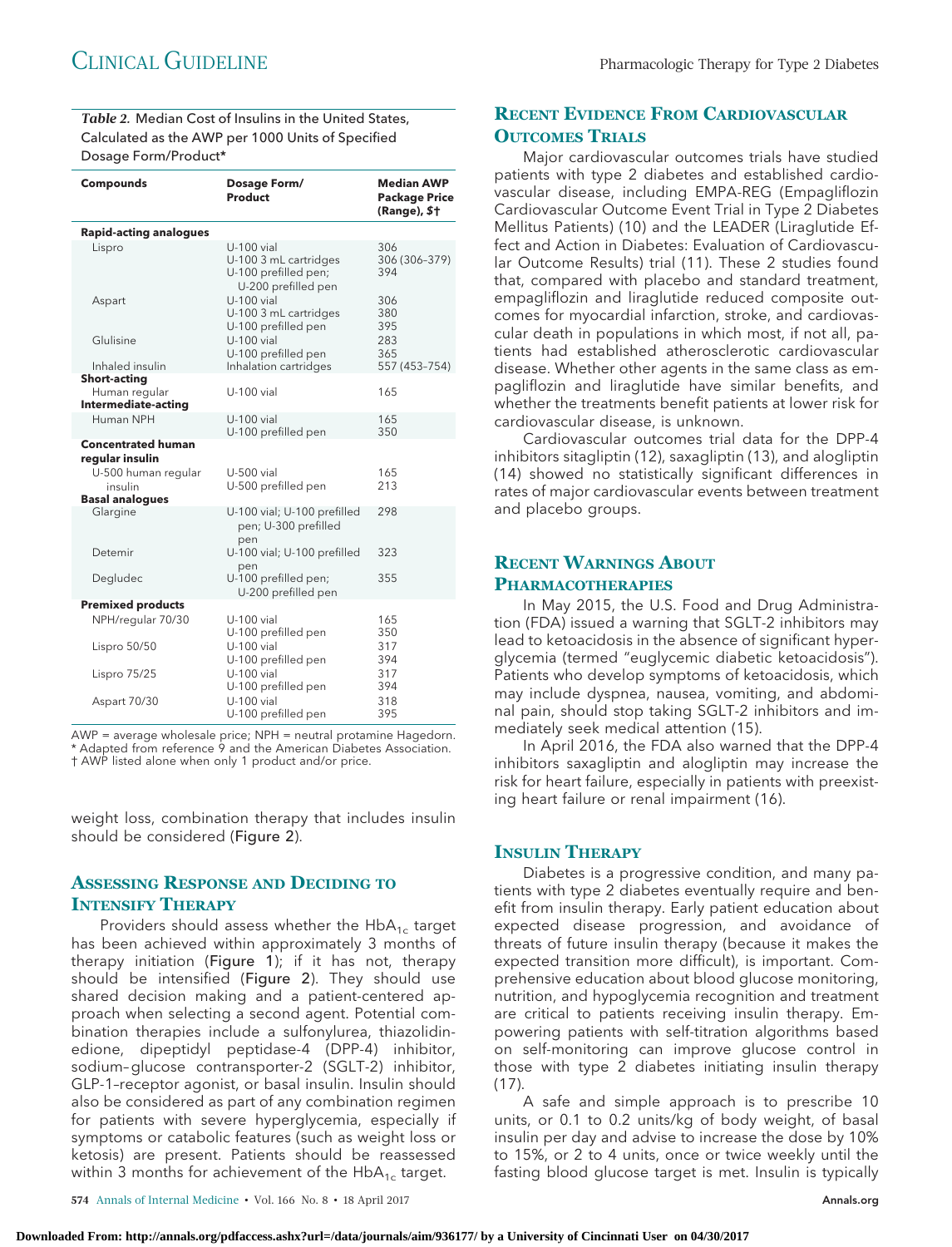#### *Figure 1.* Antihyperglycemic therapy for type 2 diabetes: general recommendations.

| Monotherapy                                                                      |                                                                        |                                                                                                                                                                                       |                            | HbA <sub>1c</sub> level is ≥10%, blood glucose level is ≥300 mg/dL, or patient is markedly symptomatic, consider combination injectable therapy. |                            |                                                                                                           |
|----------------------------------------------------------------------------------|------------------------------------------------------------------------|---------------------------------------------------------------------------------------------------------------------------------------------------------------------------------------|----------------------------|--------------------------------------------------------------------------------------------------------------------------------------------------|----------------------------|-----------------------------------------------------------------------------------------------------------|
|                                                                                  | Metformin                                                              |                                                                                                                                                                                       |                            |                                                                                                                                                  |                            | <b>Lifestyle Management</b>                                                                               |
| <b>EFFICACY*</b>                                                                 | High                                                                   |                                                                                                                                                                                       |                            |                                                                                                                                                  |                            |                                                                                                           |
| <b>HYPOGLYCEMIA RISK</b>                                                         | Low risk                                                               |                                                                                                                                                                                       |                            |                                                                                                                                                  |                            |                                                                                                           |
| <b>WEIGHT</b>                                                                    | Neutral/loss                                                           |                                                                                                                                                                                       |                            |                                                                                                                                                  |                            |                                                                                                           |
| <b>SIDE EFFECTS</b>                                                              | GI/lactic acidosis                                                     |                                                                                                                                                                                       |                            |                                                                                                                                                  |                            |                                                                                                           |
| COSTS*                                                                           | Low                                                                    |                                                                                                                                                                                       |                            |                                                                                                                                                  |                            |                                                                                                           |
| <b>Dual Therapy</b>                                                              | on a variety of patient- and disease-specific factors):<br>Metformin + |                                                                                                                                                                                       |                            |                                                                                                                                                  |                            | <b>Lifestyle Management</b>                                                                               |
|                                                                                  | Sulfonylurea                                                           | <b>Thiazolidinedione</b>                                                                                                                                                              | DPP-4-i                    | SGLT-2-i                                                                                                                                         | GLP-1-RA                   | Insulin (basal)                                                                                           |
| <b>EFFICACY*</b>                                                                 | High                                                                   | High                                                                                                                                                                                  | Intermediate               | Intermediate                                                                                                                                     | High                       | Highest                                                                                                   |
| HYPOGLYCEMIA RISK Moderate risk                                                  |                                                                        | Low risk                                                                                                                                                                              | Low risk                   | Low risk                                                                                                                                         | Low risk                   | High risk                                                                                                 |
| <b>WEIGHT</b>                                                                    | Gain                                                                   | Gain                                                                                                                                                                                  | Neutral                    | Loss                                                                                                                                             | Loss                       | Gain                                                                                                      |
| <b>SIDE EFFECTS</b>                                                              | Hypoglycemia                                                           | Edema, HF, and<br>fractures                                                                                                                                                           | Rare                       | GU, dehydration, and<br>fractures                                                                                                                | GI                         | Hypoglycemia                                                                                              |
| COSTS*                                                                           | Low                                                                    | Low                                                                                                                                                                                   | High                       | High                                                                                                                                             | High                       | High                                                                                                      |
|                                                                                  |                                                                        | If HbA <sub>1c</sub> target not achieved after approximately 3 mo of dual therapy, proceed to 3-drug combination (order not meant to denote any specific preference; choice dependent |                            |                                                                                                                                                  |                            |                                                                                                           |
| on a variety of patient- and disease-specific factors):<br><b>Triple Therapy</b> | Metformin $+$                                                          |                                                                                                                                                                                       |                            |                                                                                                                                                  |                            |                                                                                                           |
|                                                                                  | Sulfonylurea +                                                         | Thiazolidinedione +                                                                                                                                                                   | $DPP-4-i +$                | $SGLT-2-i +$                                                                                                                                     | $GLP-1-RA +$               |                                                                                                           |
|                                                                                  | <b>Thiazolidinedione</b>                                               | Sulfonylurea                                                                                                                                                                          | Sulfonylurea               | Sulfonylurea                                                                                                                                     | Sulfonylurea               |                                                                                                           |
|                                                                                  | DPP-4-i<br>or                                                          | DPP-4-i<br>or                                                                                                                                                                         | Thiazolidinedione<br>or    | Thiazolidinedione<br>or                                                                                                                          | Thiazolidinedione<br>or    | or                                                                                                        |
|                                                                                  | SGLT-2-i<br>or                                                         | SGLT-2-i<br>or                                                                                                                                                                        | SGLT-2-i<br>or             | DPP-4-i<br>or                                                                                                                                    | SGLT-2-i<br>or             | <b>Lifestyle Management</b><br>Insulin (basal) +<br><b>Thiazolidinedione</b><br>DPP-4-i<br>SGLT-2-i<br>or |
|                                                                                  | GLP-1-RA<br>or                                                         | GLP-1-RA<br>or                                                                                                                                                                        | Insulin <sup>†</sup><br>or | GLP-1-RA<br>or                                                                                                                                   | Insulin <sup>+</sup><br>or | GLP-1-RA<br>or                                                                                            |

The order in the chart was determined by historical availability and the route of administration, with injectables to the right; it is not meant to denote any specific preference. Potential sequences of antihyperglycemic therapy for patients with type 2 diabetes are displayed, with the usual transition moving vertically from top to bottom (although horizontal movement within therapy stages is also possible, depending on the circumstances). Adapted with permission from Inzucchi and colleagues (7). DPP-4-i = dipeptidyl peptidase-4 inhibitor; GI = gastrointestinal; GLP-1-RA = glucagonlike peptide-1-receptor agonist; GU = genitourinary; HbA<sub>1c</sub> = hemoglobin A<sub>1c</sub>; HF = heart failure; SGLT-2-i = sodium-glucose contransporter-2 inhibitor.

See Dieuzeide and colleagues (21) for description of efficacy and cost categorizations.

† Usually a basal insulin (such as neutral protamine Hagedorn, glargine, detemir, or degludec).

used with metformin and sometimes 1 additional noninsulin agent. Cost considerations are important when an insulin product is selected, particularly because of substantial price increases over the past decade. Although newer products cause less hypoglycemia, intermediate-acting insulin (neutral protamine Hagedorn [NPH]) may be a more affordable option for some patients (18).

Advancing insulin therapy for patients not achieving  $HbA_{1c}$  goals on optimally titrated basal insulin alone often requires premeal insulin dosing. The rapidacting insulin analogues are preferred because of their quick onset of action. The recommended starting dose of mealtime insulin is 4 U per meal, 0.1 U/kg per meal, or 10% of the basal insulin dose per meal if the  $HbA_{1c}$ 

level is less than 8%. Providers should consider decreasing the basal insulin dose by the same amount of the starting mealtime dose.

Premixed insulin products containing both basal and bolus insulin are another option for patients who may benefit from simpler dosing. These contain a fixed proportion of basal and prandial insulin to target both fasting and postprandial glycemia. The main disadvantage is that this approach requires a relatively fixed meal schedule and carbohydrate content per meal.

#### **Concentrated Insulin Products**

Several concentrated insulin preparations are available. The U-500 formulation of regular insulin is, by definition, 5 times as concentrated as the U-100 formula-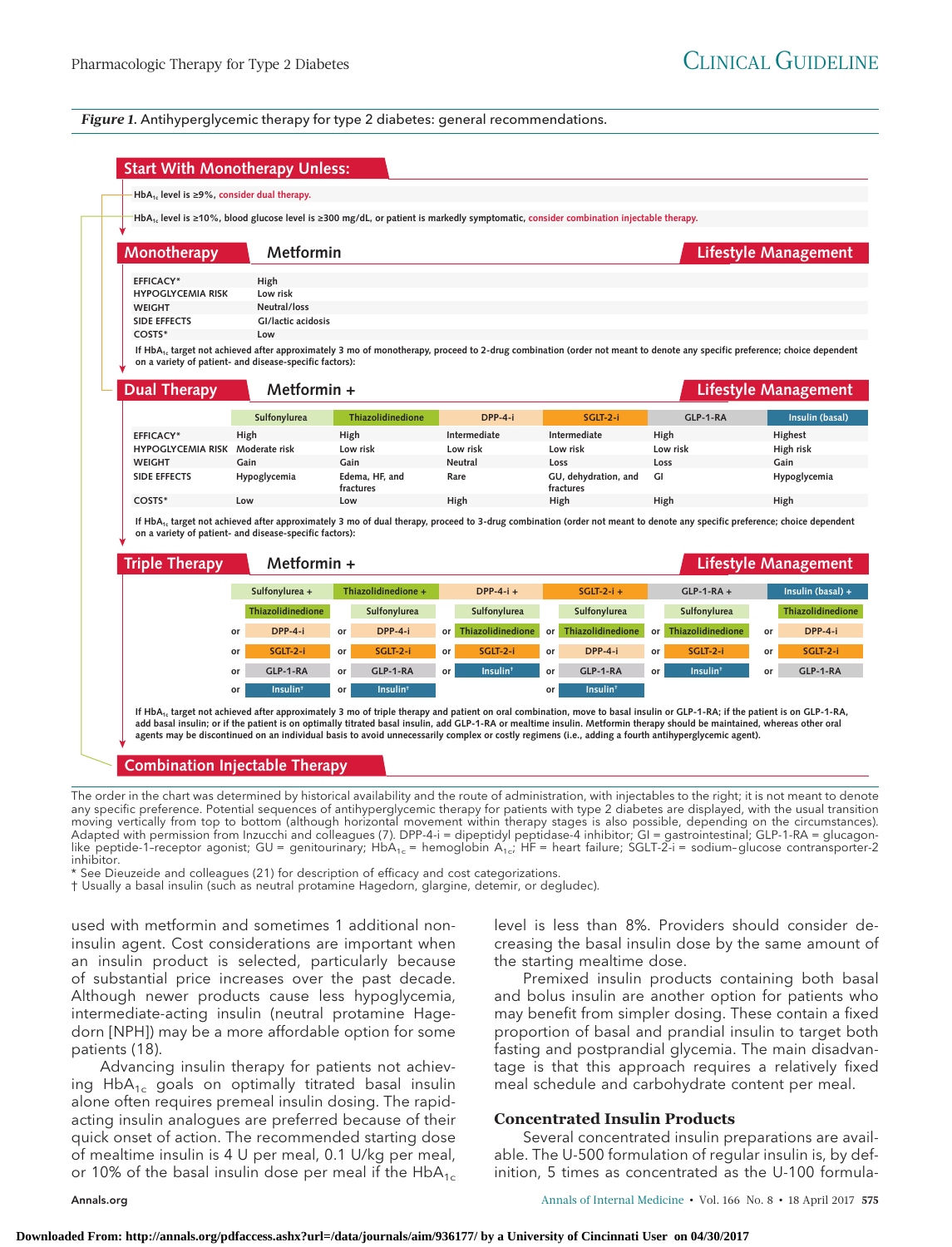#### *Figure 2.* Combination injectable therapy for type 2 diabetes.



Adapted with permission from Inzucchi and colleagues (7). GLP-1-RA = glucagon-like peptide-1-receptor agonist; HbA<sub>1c</sub> = hemoglobin A<sub>1c</sub>; SMBG = self-monitored blood glucose.

tion. The former has a delayed onset and longer duration of action than the latter and has both prandial and basal properties. U-500 insulin is indicated for patients requiring more than 200 units of insulin per day. U-300 glargine and U-200 degludec have longer durations of action than their U-100 formulations, which allow for higher doses of basal insulin per volume. The FDA has also approved a concentrated formulation of rapid-acting insulin called lispro U-200, which may be more suitable for some patients because the volume of

**576** Annals of Internal Medicine • Vol. 166 No. 8 • 18 April 2017 **[Annals.org](http://www.annals.org)**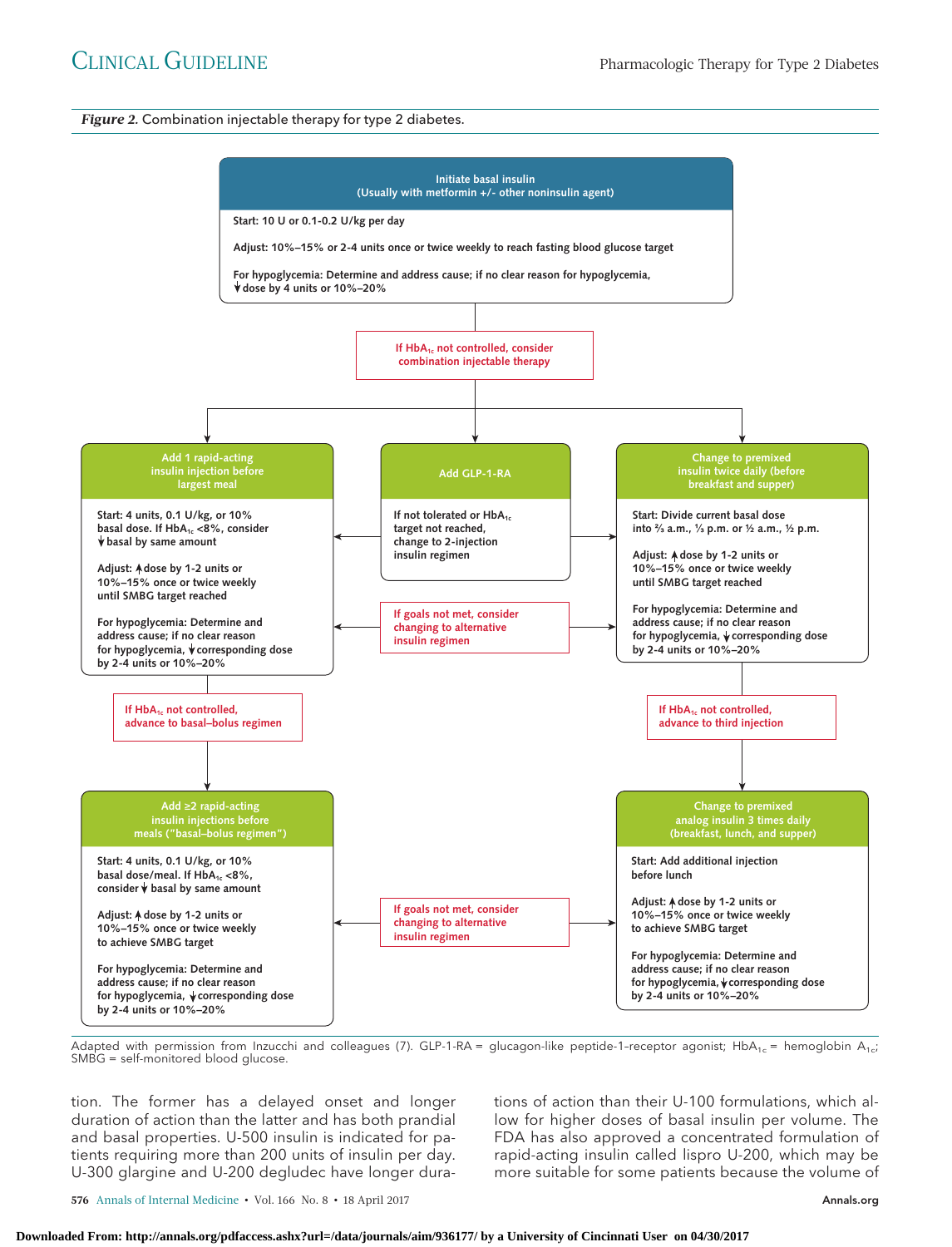insulin being injected is significantly less than U-100 insulins. It may also improve adherence for those who require large doses of insulin. However, concentrated insulins may be more expensive than U-100 insulins. Although U-500 regular insulin is available in both prefilled pens and vials, other concentrated insulins are available only in prefilled pens to minimize the risk for dosing errors. In July 2016, the FDA approved a dedicated syringe for administering U-500 regular insulin from vials to help mitigate the risk for dosing errors.

#### **Inhaled Insulin**

Inhaled insulin is available for prandial use with a more limited dosing range. It is contraindicated in patients with chronic lung disease, such as asthma and chronic obstructive pulmonary disease, and is not recommended for smokers or those who recently stopped smoking. It requires spirometry to identify potential lung disease in all patients before and after initiation of therapy.

#### **Combination Injectable Therapy**

If basal insulin has been titrated to an acceptable fasting blood glucose level (or if the dose is >0.5 U/kg per day) and the Hb $A_{1c}$  level remains above target, combination injectable therapy should be considered (Figure 2) (6). When this therapy is initiated, metformin therapy should be continued but other oral agents may be discontinued on an individual basis to avoid unnecessarily complex or costly regimens. Sulfonylureas, DPP-4 inhibitors, and GLP-1–receptor agonists may be continued or added to basal insulin therapy but are typically discontinued if a basal bolus or multiple-dose premixed insulin regimen is used. In patients with suboptimal blood glucose control, especially those requiring large doses of insulin, adjunctive use of a thiazolidinedione or SGLT-2 inhibitor may improve control and reduce the amount of insulin, although potential side effects should be considered. Once an insulin regimen is initiated, dose titration is important; dosing adjustments may be necessary in both mealtime and basal insulins, based on blood glucose level and an understanding of the pharmacodynamic profile of each formulation (that is, pattern control).

Further options for treatment intensification include adding a single injection of rapid-acting insulin analogue (lispro, aspart, or glulisine) before the largest meal, adding a GLP-1–receptor agonist, or stopping basal insulin and starting twice-daily premixed (or biphasic) insulin (such as 70/30 NPH/regular insulin mix, 70/30 aspart mix, or a 75/25 or 50/50 lispro mix). Administration is usually before breakfast and before dinner. A final option is once- or twice-daily 70/30 degludec/aspart mix taken before meals. Studies have shown the noninferiority of basal insulin plus a single injection of rapid-acting insulin administered at the largest meal compared with basal insulin plus a GLP-1–receptor agonist or 2 daily injections of premixed insulins (Figure 2). Basal insulin plus a GLP-1–receptor agonist is associated with weight loss and less hypoglycemia but may be more poorly tolerated and expensive than regimens using insulin alone (19, 20). The FDA recently approved

2 once-daily, fixed-ratio combination products containing basal insulin plus a GLP-1–receptor agonist—lixisenatide plus insulin glargine, and liraglutide plus insulin degludec. Both approaches have advantages and disadvantages. Providers can consider regimen flexibility when devising a plan for the initiation and adjustment of insulin therapy for patients with type 2 diabetes. For example, rapid-acting insulin offers greater flexibility in meal planning than premixed insulin. If one regimen does not achieve  $HbA_{1c}$  targets (for example, basal insulin plus a GLP-1–receptor agonist), another regimen should be considered (for example, basal insulin plus a single injection of rapid-acting insulin or twice-daily premixed insulin) (21, 22). Regular insulin and 70/30 NPH/regular insulin mix are less costly alternatives to rapid-acting and premixed insulin analogues, respectively, but their pharmacodynamic profiles may make them suboptimal.

Figure 2 also outlines recommendations for further intensification, if needed, to achieve glycemic goals. If patients who receive basal insulin plus a single injection of rapid-acting insulin before the largest meal still exceed their  $HbA_{1c}$  target, they should advance to a basal–bolus insulin regimen with 2 or more injections of rapid-acting insulin before meals. Providers should consider switching patients who receive twice-daily premixed insulin and still exceed their  $HbA_{1c}$  target to thrice-daily premixed insulin analogues (70/30 aspart mix or a 75/25 or 50/50 lispro mix). In general, these analogues have been found to be noninferior to basal– bolus insulin regimens with similar rates of hypoglycemia (23). If the HbA<sub>1c</sub> targets are not being met or there are other patient considerations, providers should consider switching regimens (that is, from thrice-daily premixed insulin analogue to a basal–bolus insulin regimen or vice versa) (21, 22).

From St. Mark's Hospital and St. Mark's Diabetes Center, Salt Lake City, Utah; University of Michigan, Ann Arbor, Michigan; SinfoníaRx, Tucson, Arizona Glytec, Greenville, South Carolina; Touro University College of Osteopathic Medicine, Vallejo, California; Abington–Jefferson Health, Jenkintown, Pennsylvania; and Johns Hopkins University, Baltimore, Maryland.

**Acknowledgment:** The authors thank Matt Petersen; Erika Gebel Berg, PhD; and Sarah Bradley for their assistance in the review and editing of this manuscript. The 2017 Standards of Medical Care in Diabetes was developed by the ADA Professional Practice Committee: William H. Herman, MD, MPH (Co-Chair); Rita Rastogi Kalyani, MD, MHS (Co-Chair); Andrea L. Cherrington, MD, MPH; Donald R. Coustan, MD; Ian de Boer, MD, MS; R. James Dudl, MD; Hope Feldman, CRNP, FNP-BC; Hermes Florez, MD, PhD, MPH; Suneil K. Koliwad, MD, PhD; Melinda Maryniuk, MEd, RD, CDE; Joshua J. Neumiller, PharmD; and Joseph I. Wolfsdorf, MB, BCh.

**Disclosures:** Dr. Chamberlain reports personal fees from Merck, Janssen Pharmaceuticals, and Sanofi outside the submitted work. Dr. Herman reports work on data monitoring committees for Lexicon Pharmaceuticals and Merck Sharp & Dohme outside the submitted work. Dr. Rhinehart reports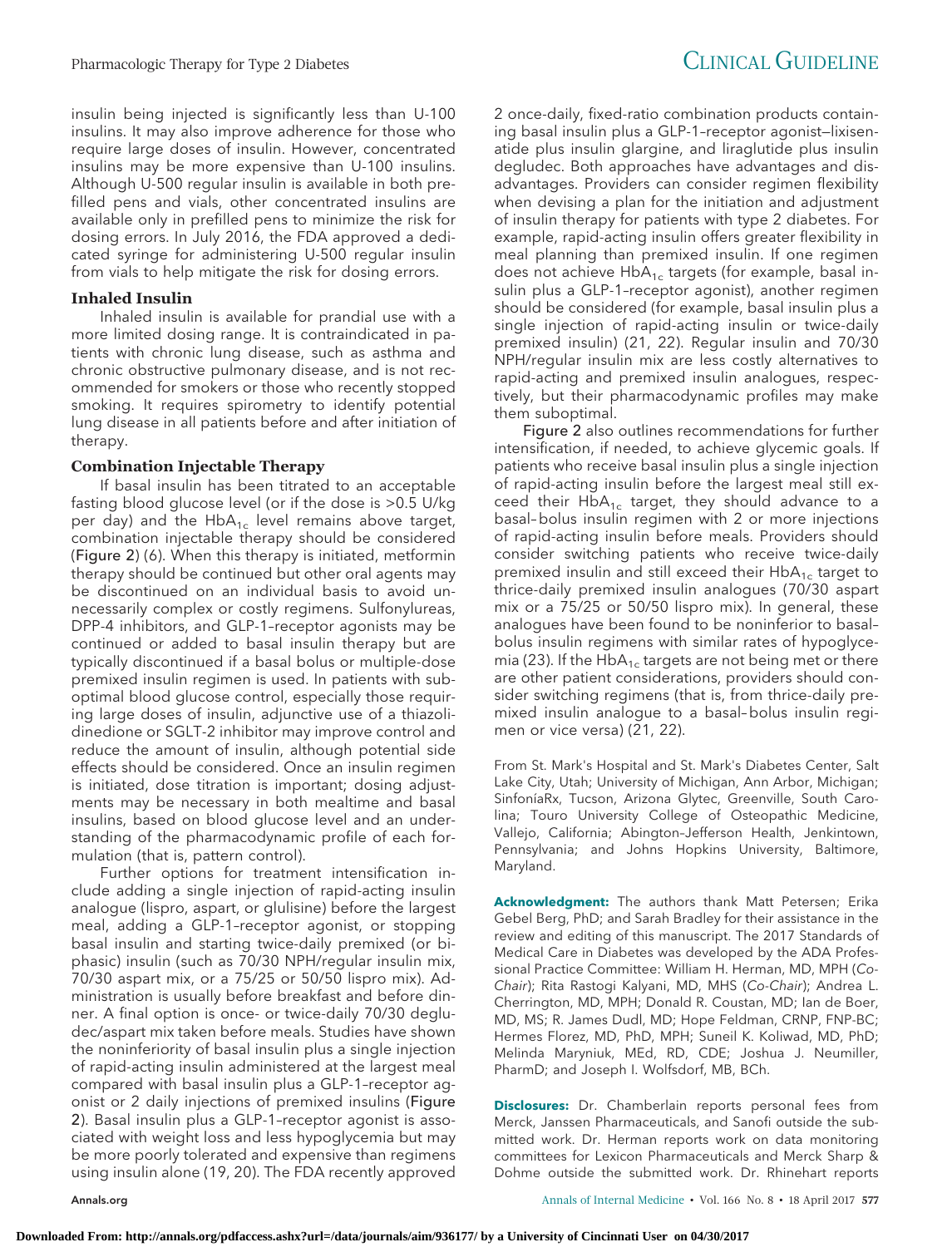personal fees from Sanofi, Janssen Pharmaceuticals, Boehringer Ingelheim, Novo Nordisk, Eli Lilly, Forest Pharmaceuticals, and AstraZeneca and other (employment and stock) from Glytec outside the submitted work. Dr. Skolnik reports personal fees and nonfinancial support from AstraZeneca and Sanofi and personal fees from Boehringer Ingelheim, Eli Lilly, and Teva outside the submitted work. Dr. Shubrook reports other from Lilly Diabetes (clinical trial and advisory board), AstraZeneca (clinical trial), Novo Nordisk (advisory board), and Takeda (clinical trial) outside the submitted work. Dr. Skolnik serves on the Primary Care Advisory Committee of the ADA. Authors not named here have disclosed no conflicts of interest. Disclosures can also be viewed at [www.acponline](http://www.acponline.org/authors/icmje/ConflictOfInterestForms.do?msNum=M16-2937) [.org/authors/icmje/ConflictOfInterestForms.do?msNum=M16](http://www.acponline.org/authors/icmje/ConflictOfInterestForms.do?msNum=M16-2937) [-2937.](http://www.acponline.org/authors/icmje/ConflictOfInterestForms.do?msNum=M16-2937)

**Requests for Single Reprints:** James J. Chamberlain, MD, St. Mark's Hospital and St. Mark's Diabetes Center, Internal Medicine at St. Mark's, 1160 East 3900 South, Suite 1200, Salt Lake City, UT 84124; e-mail, [jimchammd@yahoo.com.](mailto:jimchammd@yahoo.com)

Current author addresses and author contributions are available at [Annals.org.](http://www.annals.org)

#### **References**

1. American Diabetes Association. 1. Promoting health and reducing disparities in populations. Diabetes Care. 2017;40:S6-S10. [PMID: 27979888]

2. Holman RR, Paul SK, Bethel MA, Matthews DR, Neil HA. 10-year follow-up of intensive glucose control in type 2 diabetes. N Engl J Med. 2008;359:1577-89. [PMID: 18784090] doi:10.1056/NEJ Moa0806470

3. Palmer SC, Mavridis D, Nicolucci A, Johnson DW, Tonelli M, Craig JC, et al. Comparison of clinical outcomes and adverse events associated with glucose-lowering drugs in patients with type 2 diabetes: a meta-analysis. JAMA. 2016;316:313-24. [PMID: 27434443] doi:10 .1001/jama.2016.9400

4. Bennett WL, Maruthur NM, Singh S, Segal JB, Wilson LM, Chatterjee R, et al. Comparative effectiveness and safety of medications for type 2 diabetes: an update including new drugs and 2-drug combinations. Ann Intern Med. 2011;154:602-13. [PMID: 21403054] doi: 10.7326/0003-4819-154-9-201105030-00336

5. U.S. Food and Drug Administration. Metformin-containing drugs: drug safety communication—revised warnings for certain patients with reduced kidney function. 8 April 2016. Accessed at [www.fda](http://www.fda.gov/Safety/MedWatch/SafetyInformation/SafetyAlertsforHumanMedicalProducts/ucm494829.htm?source5govdelivery&utm_medium5email&utm_source5govdelivery) [.gov/Safety/MedWatch/SafetyInformation/SafetyAlertsforHuman](http://www.fda.gov/Safety/MedWatch/SafetyInformation/SafetyAlertsforHumanMedicalProducts/ucm494829.htm?source5govdelivery&utm_medium5email&utm_source5govdelivery) [MedicalProducts/ucm494829.htm](http://www.fda.gov/Safety/MedWatch/SafetyInformation/SafetyAlertsforHumanMedicalProducts/ucm494829.htm?source5govdelivery&utm_medium5email&utm_source5govdelivery) on 3 October 2016.

6. Aroda VR, Edelstein SL, Goldberg RB, Knowler WC, Marcovina SM, Orchard TJ, et al; Diabetes Prevention Program Research Group. Long-term metformin use and vitamin  $B_{12}$  deficiency in the Diabetes Prevention Program Outcomes Study. J Clin Endocrinol Metab. 2016;101:1754-61. [PMID: 26900641] doi:10.1210/jc.2015 -3754

7. Inzucchi SE, Bergenstal RM, Buse JB, Diamant M, Ferrannini E, Nauck M, et al. Management of hyperglycemia in type 2 diabetes, 2015: a patient-centered approach: update to a position statement of the American Diabetes Association and the European Association for the Study of Diabetes. Diabetes Care. 2015;38:140-9. [PMID: 25538310] doi:10.2337/dc14-2441

8. American Diabetes Association. 8. Pharmacologic approaches to glycemic treatment. Diabetes Care. 2017;40:S64-S74. [PMID: 27979895]

9. Red Book Online [online database]. Greenwood Village, CO: Truven Health Analytics. Accessed at [http://micromedex.com/products](http://micromedex.com/products/product-suites/clinical-knowledge/redbook) [/product-suites/clinical-knowledge/redbook](http://micromedex.com/products/product-suites/clinical-knowledge/redbook) on 29 July 2016.

10. Zinman B, Wanner C, Lachin JM, Fitchett D, Bluhmki E, Hantel S, et al; EMPA-REG OUTCOME Investigators. Empagliflozin, cardiovascular outcomes, and mortality in type 2 diabetes. N Engl J Med. 2015;373:2117-28. [PMID: 26378978] doi:10.1056 /NEJMoa1504720

11. Marso SP, Daniels GH, Brown-Frandsen K, Kristensen P, Mann JF, Nauck MA, et al; LEADER Steering Committee. Liraglutide and cardiovascular outcomes in type 2 diabetes. N Engl J Med. 2016; 375:311-22. [PMID: 27295427] doi:10.1056/NEJMoa1603827

12. Green JB, Bethel MA, Armstrong PW, Buse JB, Engel SS, Garg J, et al; TECOS Study Group. Effect of sitagliptin on cardiovascular outcomes in type 2 diabetes. N Engl J Med. 2015;373:232-42. [PMID: 26052984] doi:10.1056/NEJMoa1501352

13. Scirica BM, Bhatt DL, Braunwald E, Steg PG, Davidson J, Hirshberg B, et al; SAVOR-TIMI 53 Steering Committee and Investigators. Saxagliptin and cardiovascular outcomes in patients with type 2 diabetes mellitus. N Engl J Med. 2013;369:1317-26. [PMID: 23992601] doi:10.1056/NEJMoa1307684

14. White WB, Cannon CP, Heller SR, Nissen SE, Bergenstal RM, Bakris GL, et al; EXAMINE Investigators. Alogliptin after acute coronary syndrome in patients with type 2 diabetes. N Engl J Med. 2013; 369:1327-35. [PMID: 23992602] doi:10.1056/NEJMoa1305889

15. U.S. Food and Drug Administration. SGLT2 inhibitors: drug safety communication—labels to include warnings about too much acid in the blood and serious urinary tract infections. 4 December 2015. Accessed at [www.fda.gov/safety/medwatch/safetyinformation](http://www.fda.gov/safety/medwatch/safetyinformation/safetyalertsforhumanmedicalproducts/ucm475553.htm) [/safetyalertsforhumanmedicalproducts/ucm475553.htm](http://www.fda.gov/safety/medwatch/safetyinformation/safetyalertsforhumanmedicalproducts/ucm475553.htm) on 3 October 2016.

16. U.S. Food and Drug Administration. Diabetes medications containing saxagliptin and alogliptin: drug safety communication—risk of heart failure. 5 April 2016. Accessed at [www.fda.gov/Safety](http://www.fda.gov/Safety/MedWatch/SafetyInformation/SafetyAlertsforHumanMedicalProducts/ucm494252.htm) [/MedWatch/SafetyInformation/SafetyAlertsforHumanMedical](http://www.fda.gov/Safety/MedWatch/SafetyInformation/SafetyAlertsforHumanMedicalProducts/ucm494252.htm) [Products/ucm494252.htm](http://www.fda.gov/Safety/MedWatch/SafetyInformation/SafetyAlertsforHumanMedicalProducts/ucm494252.htm) on 24 January 2017.

17. Blonde L, Merilainen M, Karwe V, Raskin P; TITRATE Study Group. Patient-directed titration for achieving glycaemic goals using a once-daily basal insulin analogue: an assessment of two different fasting plasma glucose targets—the TITRATE study. Diabetes Obes Metab. 2009;11:623-31. [PMID: 19515182] doi:10.1111/j.1463-1326 .2009.01060.x

18. Institute for Clinical and Economic Review. Controversies in the Management of Patients with Type 2 Diabetes. Boston: Institute for Clinical and Economic Review; 2014. Accessed at [http://icer](http://icer-review.org/wp-content/uploads/2015/03/CEPAC-T2D-Final-Report-December-22.pdf) [-review.org/wp-content/uploads/2015/03/CEPAC-T2D-Final-Report](http://icer-review.org/wp-content/uploads/2015/03/CEPAC-T2D-Final-Report-December-22.pdf) [-December-22.pdf](http://icer-review.org/wp-content/uploads/2015/03/CEPAC-T2D-Final-Report-December-22.pdf) on 17 November 2016.

19. Diamant M, Nauck MA, Shaginian R, Malone JK, Cleall S, Reaney M, et al; 4B Study Group. Glucagon-like peptide 1 receptor agonist or bolus insulin with optimized basal insulin in type 2 diabetes. Diabetes Care. 2014;37:2763-73. [PMID: 25011946] doi:10.2337/dc14 -0876

20. Eng C, Kramer CK, Zinman B, Retnakaran R. Glucagon-like peptide-1 receptor agonist and basal insulin combination treatment for the management of type 2 diabetes: a systematic review and meta-analysis. Lancet. 2014;384:2228-34. [PMID: 25220191] doi:10 .1016/S0140-6736(14)61335-0

21. Dieuzeide G, Chuang LM, Almaghamsi A, Zilov A, Chen JW, Lavalle-González FJ. Safety and effectiveness of biphasic insulin aspart 30 in people with type 2 diabetes switching from basal-bolus insulin regimens in the  $A_1$ chieve study. Prim Care Diabetes. 2014;8: 111-7. [PMID: 23953707] doi:10.1016/j.pcd.2013.07.005

22. Mathieu C, Storms F, Tits J, Veneman TF, Colin IM. Switching from premixed insulin to basal-bolus insulin glargine plus rapidacting insulin: the ATLANTIC study. Acta Clin Belg. 2013;68:28-33. [PMID: 23627191]

23. Giugliano D, Chiodini P, Maiorino MI, Bellastella G, Esposito K. Intensification of insulin therapy with basal-bolus or premixed insulin regimens in type 2 diabetes: a systematic review and meta-analysis of randomized controlled trials. Endocrine. 2016;51:417-28. [PMID: 26281001] doi:10.1007/s12020-015-0718-3